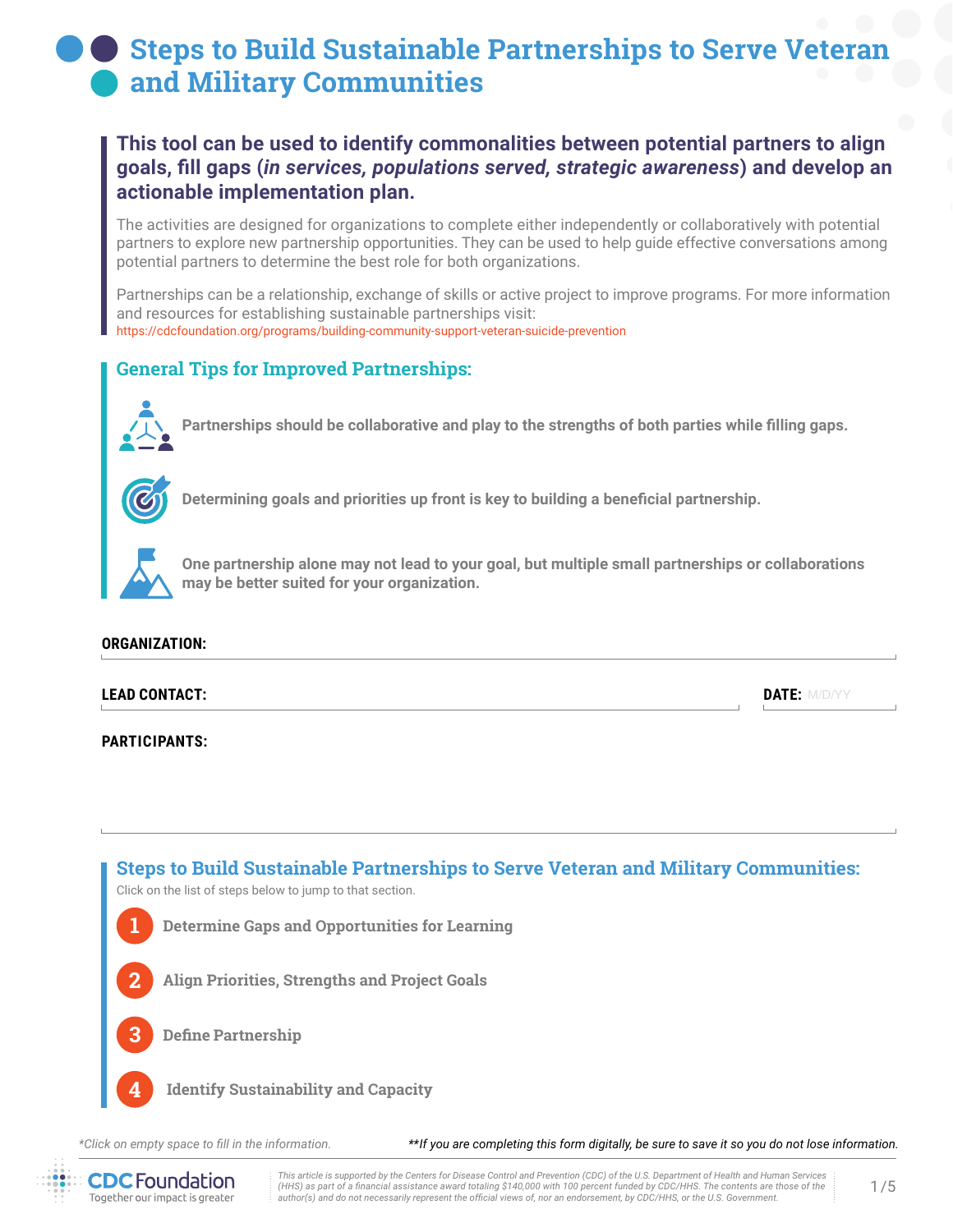# **Step 1: Determine Gaps and Opportunities for Learning:**

**Why or how can your organization benefit from building partnerships?**

Use these questions to guide an internal inventory of where your organization's strengths, weaknesses and opportunities fall and how partners may be able to fill those gaps and provide a sustainable solution for growth.

#### **What is the mission of your organization or program?**



*\*Click on empty space to fill in the information.*

*\*\*If you are completing this form digitally, be sure to save it so you do not lose information.*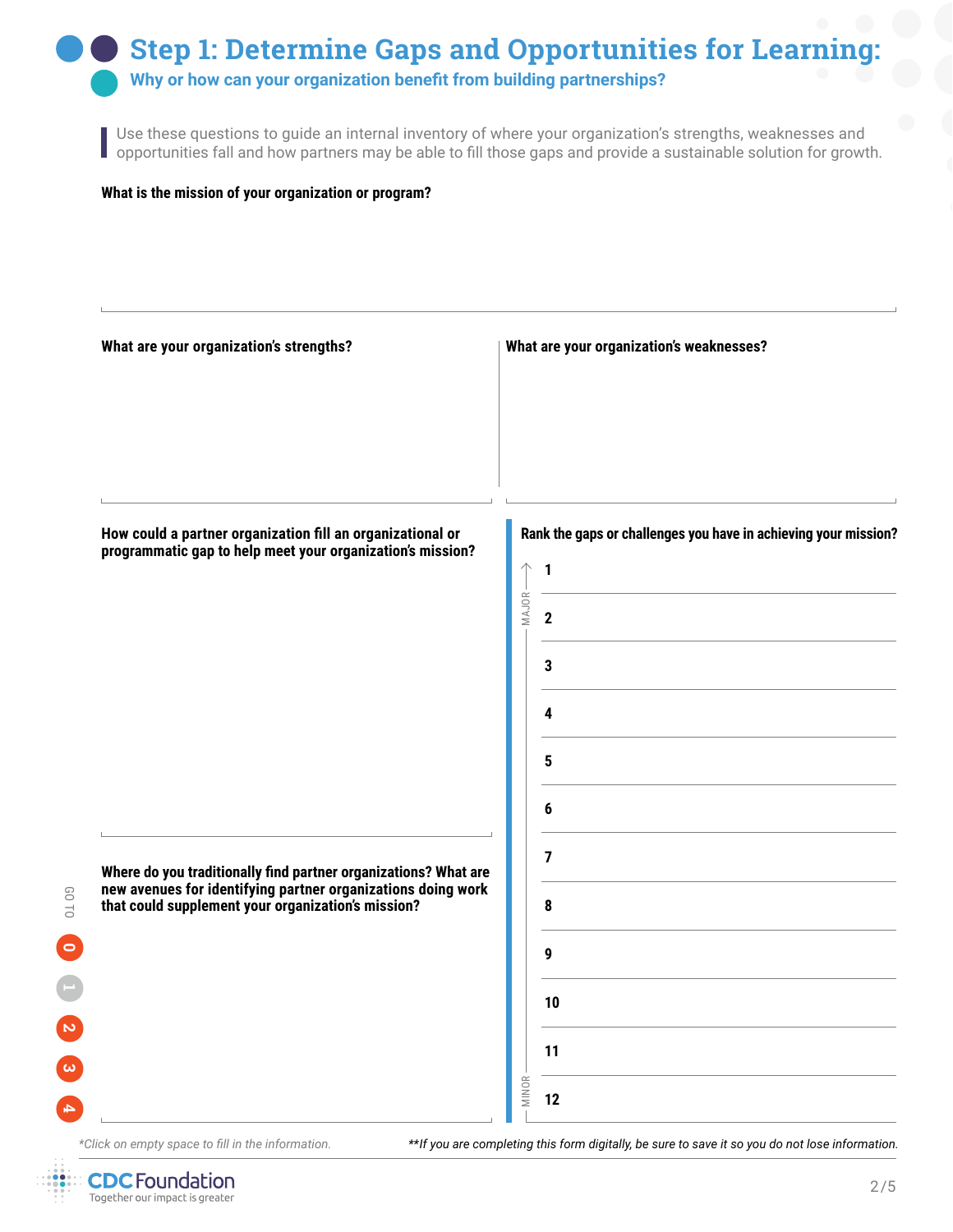## **Step 2: Align Priorities, Strengths and Project Goals:**

**What do you hope to gain from your partnership and what do you hope to offer other organizations?**

When possible, the following activity should be completed with your intended partner organization. You can use the middle column to align commonalities between your answers for each question. Identify which answers align and which do not but also which areas are necessary to align to move forward with a sustainable relationship for both parties.

| <b>ENTER ORGANIZATION A</b>                                                 | <b>Organizational Overlap:</b>                                                                                         | <b>ENTER ORGANIZATION B</b>                                                 |
|-----------------------------------------------------------------------------|------------------------------------------------------------------------------------------------------------------------|-----------------------------------------------------------------------------|
| Record aspects that deal with your organization<br>before a partnership.    | Record aspects that overlap between your two organizations<br>that deal with the partnership of the two organizations. | Record aspects that deal with the potential<br>partner organization.        |
| What are three values or qualities you<br>value in a partner organization?  | Where do your values, qualities and<br>goals overlap?                                                                  | What are three values or qualities you<br>value in a partner organization?  |
| 1                                                                           |                                                                                                                        | 1                                                                           |
| 2                                                                           |                                                                                                                        | $\overline{2}$                                                              |
|                                                                             | Are there potential conflicts of interest that<br>may prevent working with this partner?                               |                                                                             |
| 3                                                                           |                                                                                                                        | 3                                                                           |
| What skills, resources or tools can you                                     | What we contribute to the partnership:                                                                                 | What skills, resources or tools can you                                     |
| offer your partner organization?                                            |                                                                                                                        | offer your partner organization?                                            |
|                                                                             |                                                                                                                        |                                                                             |
|                                                                             |                                                                                                                        |                                                                             |
| What skills, resources or tools can your<br>partner organization offer you? | What we gain from the partnership:                                                                                     | What skills, resources or tools can your<br>partner organization offer you? |
|                                                                             |                                                                                                                        |                                                                             |
|                                                                             |                                                                                                                        |                                                                             |
|                                                                             |                                                                                                                        |                                                                             |

Once each organization has filled out this section (in-person or virtually), review your answers and frankly discuss whether there is sufficient overlap in mission, values and resources to drive a productive partnership. Even if your needs don't align at this juncture, both organizations have gained a connection that could be revisited in the future or can be used to connect with other organizations. Improving partnerships can be about catalyzing partners for your partners too.

*\*Click on empty space to fill in the information.*

*\*\*If you are completing this form digitally, be sure to save it so you do not lose information.*



**1 0**

**COTO** 

**4** GO TO **2**

**3**

 $\blacksquare$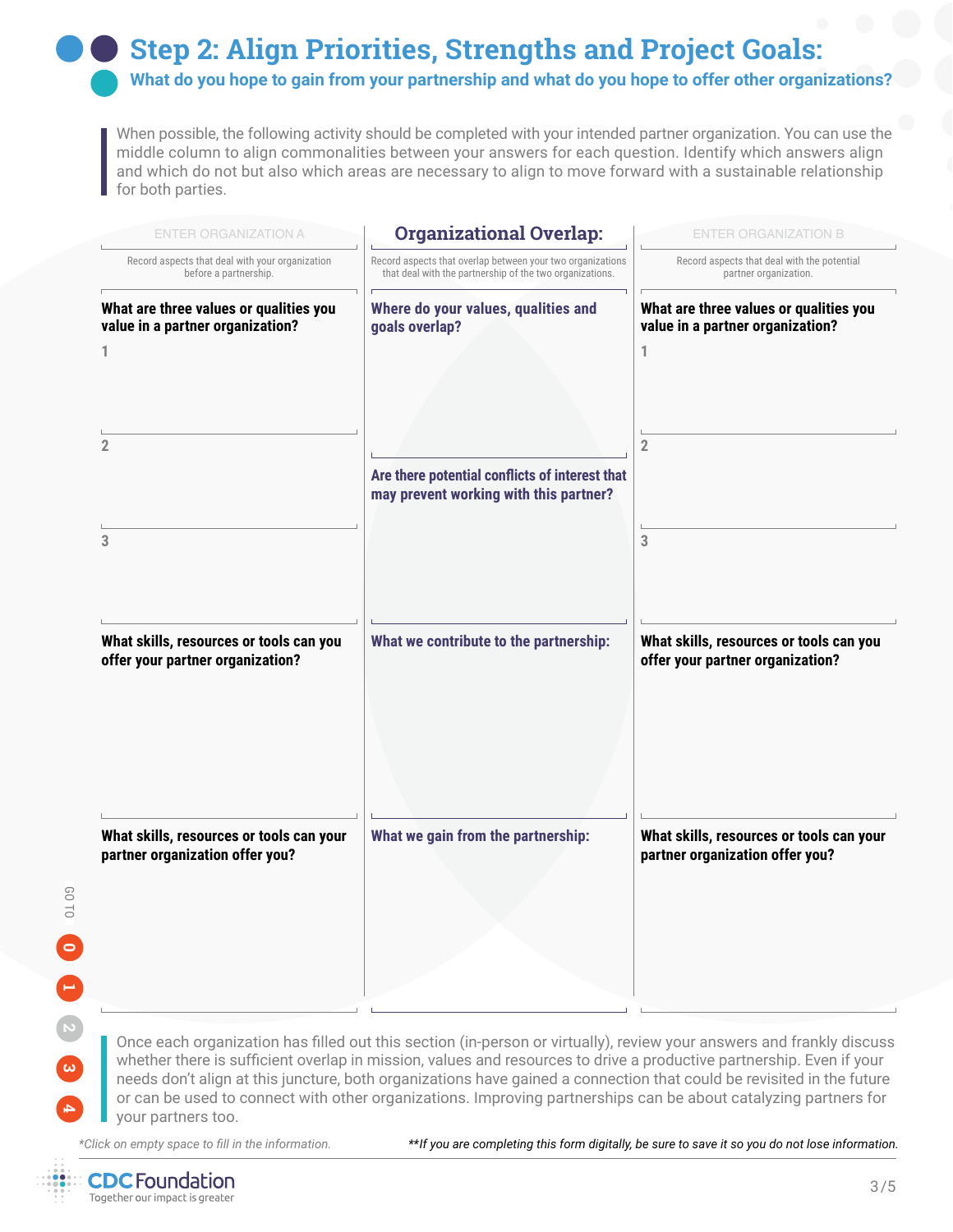| Step 3: Define Partnership                                                             |
|----------------------------------------------------------------------------------------|
| . AMban ala secologian del consumendo del conte del contello Harris de contele a monte |

**What do you want this partnership to entail? How does this partnership contribute to the broader community? What are the steps to move forward?**

These guiding questions can help build the type of partnership that will be most useful in filling a need or gap.

**What type of partnership do you plan to implement together, with a list of options (relationship, project, skill exchange, etc.)?**

**What solution does this partnership offer? What is the solution or capacity built by this partnership?**

**Does this project offer a long-term solution or build capacity among our organizations?**

**CDC** Foundation Together our impact is greater

**Does this project or partnership already exist within our community? If so, can we harness the existing project or partnership to expand capacity?**

| Short-term goals (6 months-1 year)                | Intermediate goals (2-3 years)                                                                   | Long-term goals (3+ years) |
|---------------------------------------------------|--------------------------------------------------------------------------------------------------|----------------------------|
|                                                   |                                                                                                  |                            |
|                                                   |                                                                                                  |                            |
|                                                   |                                                                                                  |                            |
|                                                   |                                                                                                  |                            |
|                                                   |                                                                                                  |                            |
|                                                   |                                                                                                  |                            |
|                                                   |                                                                                                  |                            |
|                                                   |                                                                                                  |                            |
|                                                   |                                                                                                  |                            |
|                                                   |                                                                                                  |                            |
|                                                   |                                                                                                  |                            |
|                                                   |                                                                                                  |                            |
|                                                   |                                                                                                  |                            |
|                                                   |                                                                                                  |                            |
|                                                   |                                                                                                  |                            |
|                                                   |                                                                                                  |                            |
|                                                   |                                                                                                  |                            |
| *Click on empty space to fill in the information. | ** If you are completing this form digitally, be sure to save it so you do not lose information. |                            |